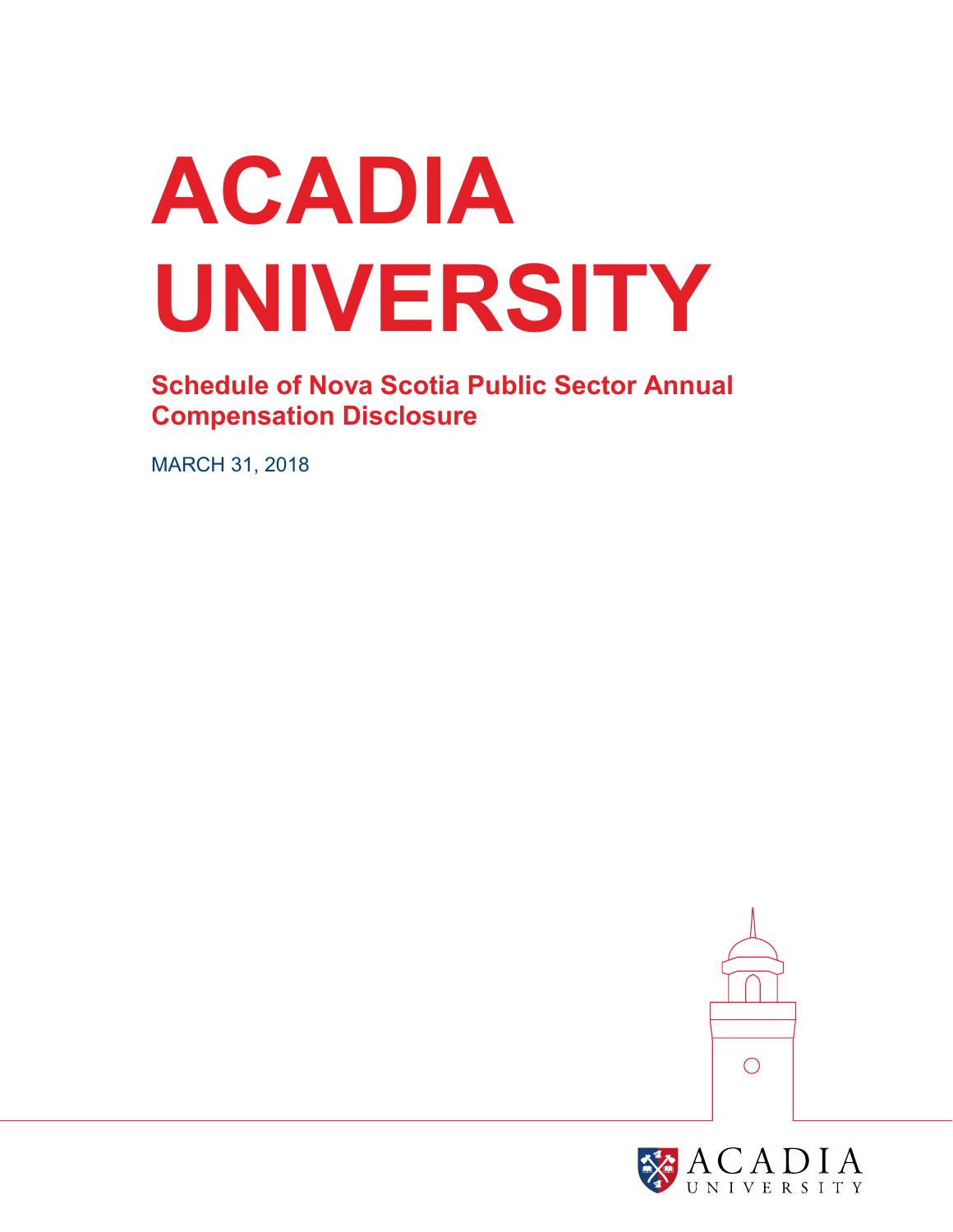

# Independent auditor's report on schedule of annual compensation disclosure

**Grant Thornton LLP** 1000-1675 Grafton Street Nova Centre North Tower Halifax, NS B3J 0E9 T +1 902 421 1734 F +1 902 420 1068 www.GrantThornton.ca

To the Board of Governors of **Acadia University**

We have audited Acadia University's (the "University") Schedule of Nova Scotia Public Sector Annual Compensation Disclosure, for the period of April 1, 2017, to March 31, 2018, and a summary of other explanatory information (together, the "Schedule"). The Schedule has been prepared by management based on the financial reporting provisions of the Public Sector Compensation Disclosure Act, 2010, C.43, S.1 ("PSCD Act").

#### **Management's responsibility for the schedule**

Management is responsible for the preparation of the Schedule in accordance with the financial reporting provisions in the PSCD Act, and for such internal control as management determines is necessary to enable the preparation of the Schedule that is free from material misstatement, whether due to fraud or error.

#### **Auditor's responsibility**

Our responsibility is to express an opinion on the Schedule based on our audit. We conducted our audit in accordance with Canadian generally accepted auditing standards. Those standards require that we comply with ethical requirements and plan and perform the audit to obtain reasonable assurance about whether the Schedule is free from material misstatement.

An audit involves performing procedures to obtain audit evidence about the amounts and disclosures in the Schedule. The procedures selected depend on the auditor's judgment, including the assessment of the risks of material misstatement of the Schedule, whether due to fraud or error. In making those risk assessments, the auditor considers internal control relevant to the entity's preparation of the Schedule in order to design audit procedures that are appropriate in the circumstances, but not for the purpose of expressing an opinion on the effectiveness of the entity's internal control. An audit also includes evaluating the appropriateness of accounting policies used and the reasonableness of accounting estimates made by management, as well as evaluating the overall presentation of the Schedule.

We believe that the audit evidence we have obtained is sufficient and appropriate to provide a basis for our audit opinion.

#### **Opinion**

In our opinion, the financial information presented in the Schedule of Nova Scotia Public Sector Annual Compensation Disclosure for the University for the period of April 1, 2017, to March 31, 2018 is prepared, in all material respects, in accordance with the PSCD Act.

#### **Basis of accounting**

Without modifying our opinion, we draw attention to Note 1 to the Schedule, which describes the basis of accounting. The Schedule is prepared to assist the University to meet the requirements of the PSCD Act. As a result, the Schedule may not be suitable for another purpose. Our report is intended solely for the Board of Governors of Acadia University and the Province of Nova Scotia and should not be used by parties other than the Board of Governors of Acadia University and the Province of Nova Scotia

Grant Thouton LLP

Halifax, Canada Chartered Professional Accountants June 22, 2018 Licensed Public Accountants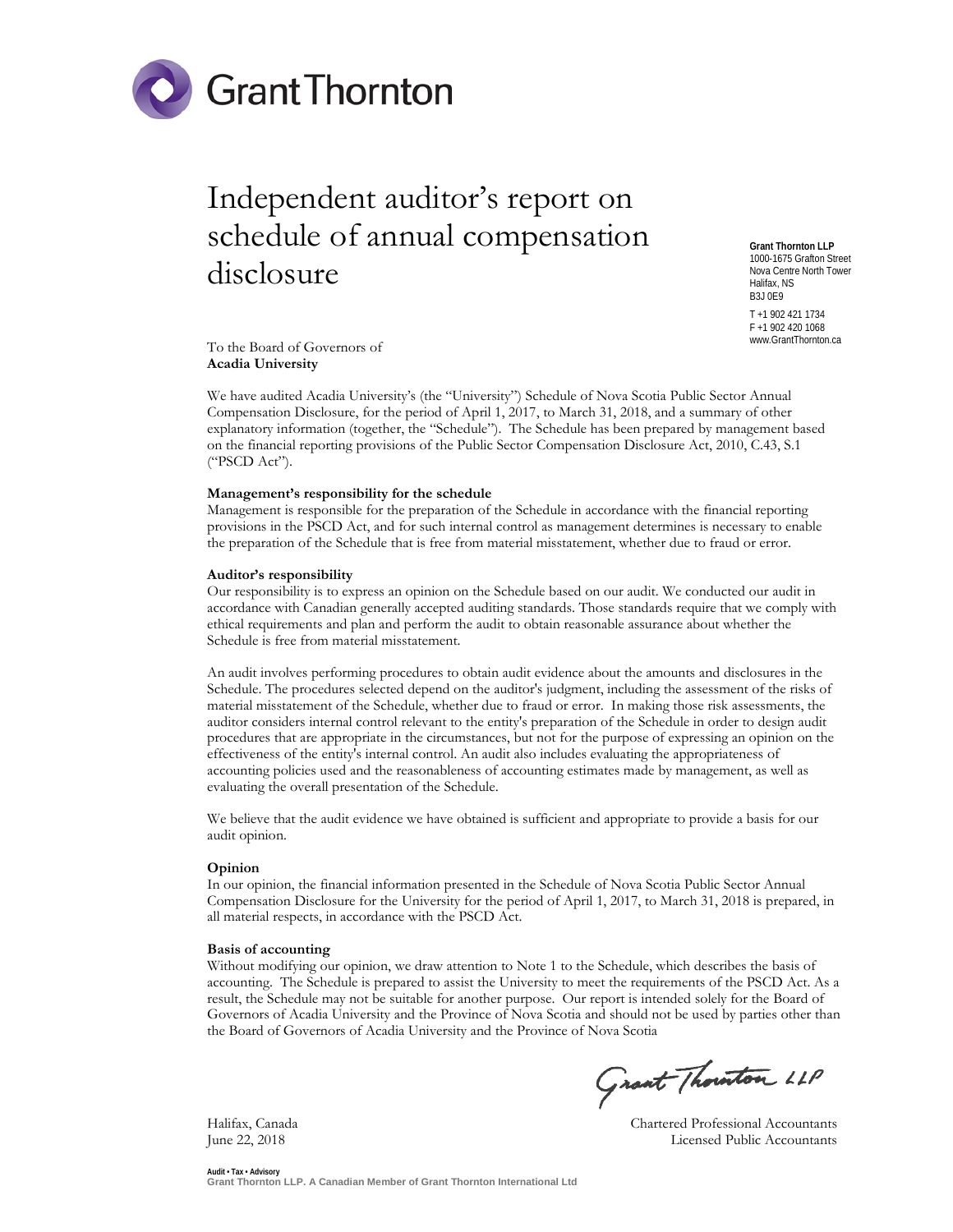| Name                  | Compensation (CAD \$) |
|-----------------------|-----------------------|
| Abela, Paul           | 117,114               |
| Abramson, Zelda       | 110,809               |
| Adam, Mark            | 106,842               |
| Ahern, Stephen        | 116,858               |
| Alcorn, Eric          | 111,338               |
| Alexander, Cynthia    | 123,300               |
| Anderson, Barbara     | 130,956               |
| Aylward, Marie        | 109,917               |
| Banks, Jeffrey        | 149,618               |
| Barr, Sandra          | 154,712               |
| Bennett, Craig        | 140,027               |
| Benoit, Darcy         | 114,136               |
| Biro, Andrew          | 118,003               |
| Bissix, Glyn          | 159,418               |
| Both, Christoph       | 134,793               |
| Brickner, Rachel      | 103,534               |
| Brittain, James       | 104,273               |
| Brodeur, Darlene      | 142,826               |
| Callaghan, Edith      | 105,369               |
| Callaghan, Michael    | 120,131               |
| Callbeck, Christopher | 158,813               |
| Campbell, Wanda       | 127,838               |
| Charke, Derek         | 114,252               |
| Chipman, Hugh         | 139,889               |
| Clarke, Nancy         | 118,816               |
| Colton, John          | 153,599               |
| Corkum, Patricia      | 116,862               |
| Cunningham, Richard   | 124,133               |
| Curry, Eva            | 107,650               |
| Dahringer, Heather    | 112,786               |
| Darnbrough, James     | 128,544               |
| Delpeche, Bernard     | 133,389               |
| Dennis, Michael       | 115,312               |
| Devine, Michael       | 112,227               |
| Diamond, James        | 116,119               |
| Dickie, Kevin         | 134,691               |
| Doerr, Paul           | 126,494               |
| Doucette, Gary        | 111,260               |

 $\circ$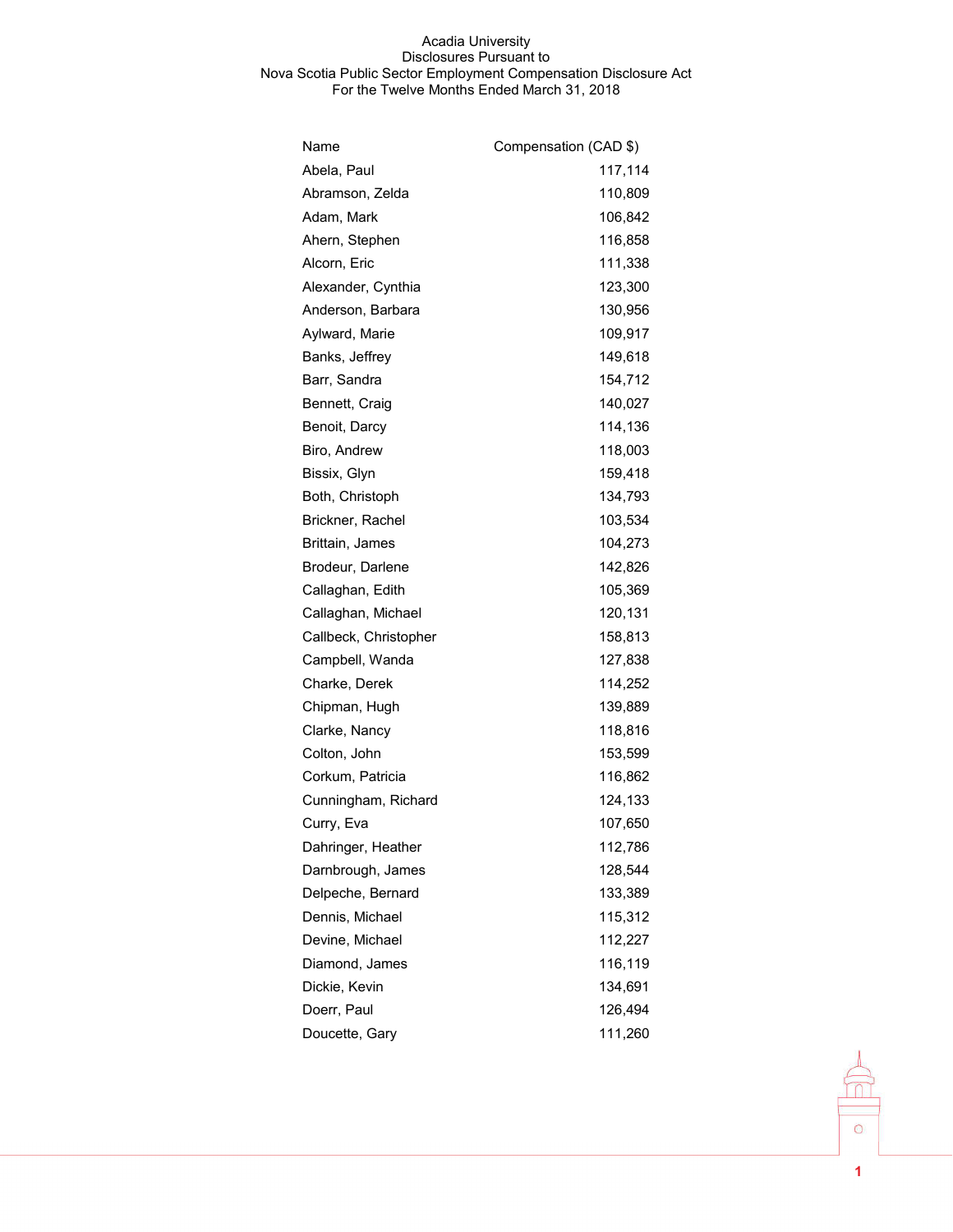| Name                  | Compensation (CAD \$) |
|-----------------------|-----------------------|
| Duke, David           | 119,596               |
| Durant, Matthew       | 121,100               |
| Dye, Kelly            | 120,008               |
| Easy, Russell         | 104,963               |
| Ellis, Bobby          | 112,993               |
| Evans, Rodger         | 119,889               |
| Falkenham, Marcel     | 124,905               |
| Feltmate, lan         | 102,506               |
| Fowles, Jonathon      | 128,044               |
| Gibson, Glenys        | 129,627               |
| Grant, James          | 108,723               |
| Guiney Yallop, John   | 110,422               |
| Handrigan, Nancy      | 131,567               |
| Hansen, John          | 121,986               |
| Hemming, Heather      | 196,314               |
| Henderson, Stephen    | 108,069               |
| Hennessy, Jeffrey     | 134,187               |
| Hillier, Neil         | 114,808               |
| Holmberg, Diane       | 135,622               |
| Holt, Jason           | 114,393               |
| Hooper, Jeffrey       | 161,376               |
| Hopkins, Mark         | 118,886               |
| Hutchinson, lan       | 132,951               |
| Ivany, Raymond        | 301,910               |
| Jha, Amitabh          | 135,943               |
| Kapoor, Harish        | 134,415               |
| Karsten, Richard      | 123,913               |
| Kayahan, Cevat        | 116,058               |
| Kruisselbrink, Darren | 113,917               |
| Landry, Scott         | 112,710               |
| Larocque, Lance       | 110,849               |
| Lauzon, Paul          | 113,636               |
| Lehr, Ronald          | 141,934               |
| Lu, Wilson            | 109,655               |
| Lukeman, Matthew      | 130,689               |
| MacDonald, Jennifer   | 106,784               |
| MacKinnon, David      | 164,392               |
| MacKinnon, Gregory    | 135,893               |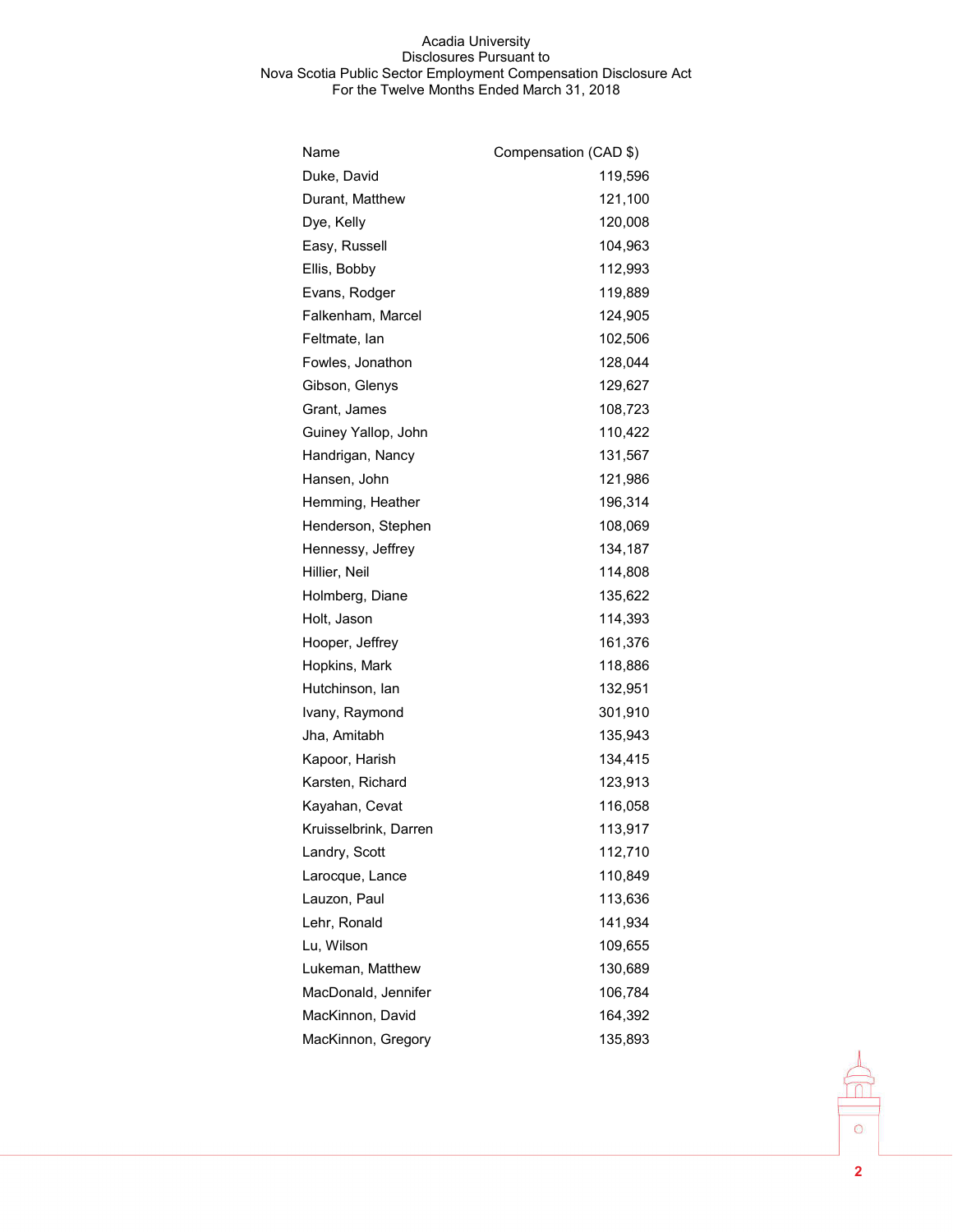| Name               | Compensation (CAD \$) |
|--------------------|-----------------------|
| MacLean, Stephen   | 111,633               |
| MacLeod, James     | 138,213               |
| MacVicar, Mary     | 141,179               |
| Maitzen, Stephen   | 122,550               |
| Mallory, Mark      | 126,713               |
| McMullin, David    | 104,255               |
| Mehta, Rick        | 112,527               |
| Mendivil, Franklin | 110,428               |
| Mitchell, Andrew   | 121,591               |
| Morley, Catherine  | 100,101               |
| Morrison, George   | 188,642               |
| Moussa, Hassouna   | 152,716               |
| Murimboh, John     | 112,496               |
| Murphy, Rene       | 137,920               |
| Murray, lan        | 115,191               |
| Narbeshuber, Lisa  | 117,140               |
| Newman, Randy      | 110,132               |
| O'Driscoll, Nelson | 143,112               |
| Patterson, Erin    | 106,104               |
| Peng, Jianan       | 132,126               |
| Petrie, Allison    | 100,836               |
| Piper, David       | 134,762               |
| Poulter, Gillian   | 115,524               |
| Price, Lisa        | 112,773               |
| Proulx, Robert     | 125,473               |
| Provencal, Vernon  | 121,555               |
| Pufahl, Peir       | 117,555               |
| Quema, Anne        | 115,287               |
| Raeside, Robert    | 152,696               |
| Ramsay, Marc       | 110,263               |
| Rand, Jennie       | 106,176               |
| Redden, Anna       | 121,085               |
| Richard, Jennifer  | 110,610               |
| Ricketts, Peter    | 248,552               |
| Rigg, Patricia     | 142,618               |
| Roberts, Scott     | 125,114               |
| Robertson, Michael | 127,985               |
| Robicheau, Wendy   | 101,497               |

 $\circ$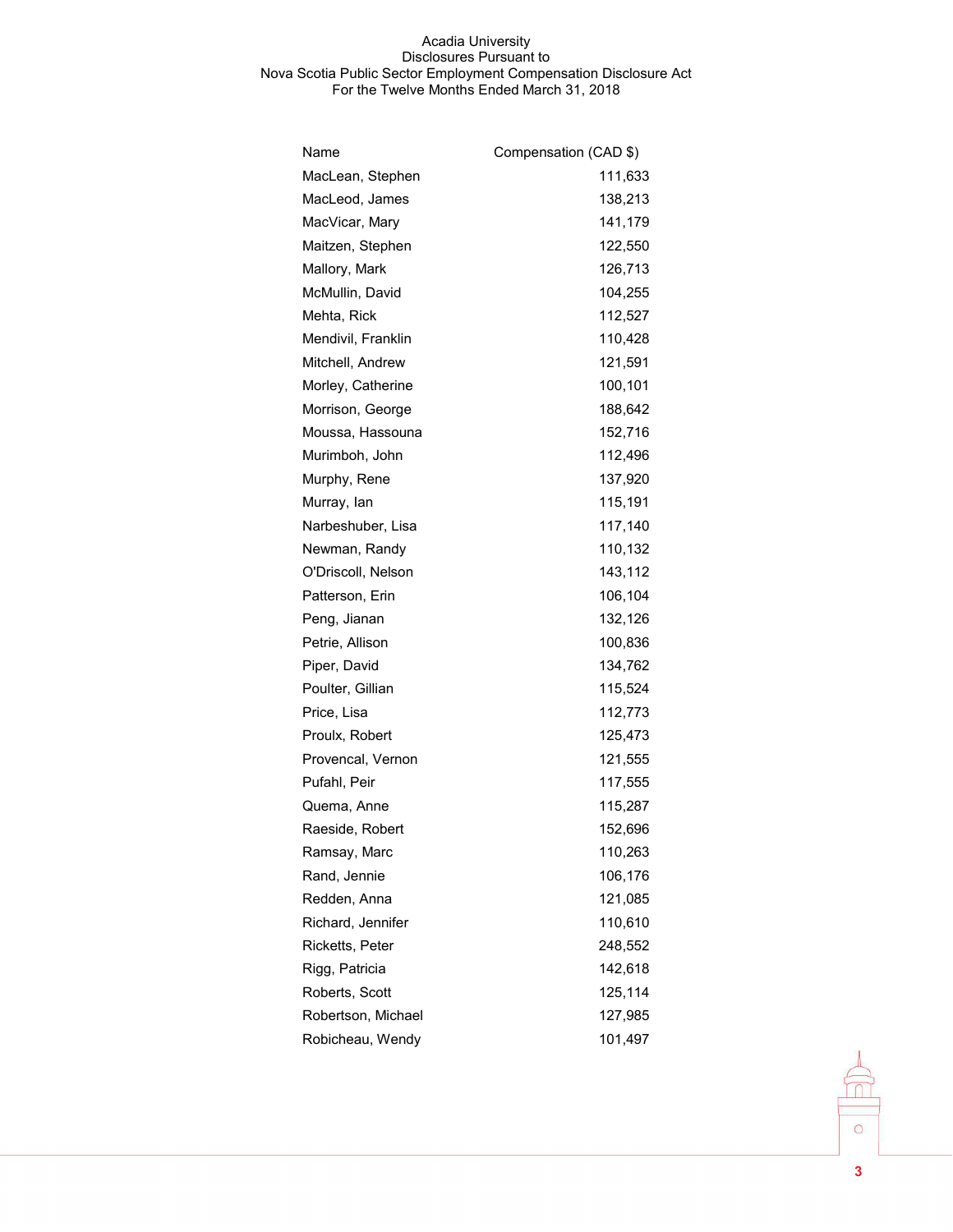| Name                   | Compensation (CAD \$) |
|------------------------|-----------------------|
| Robinson, Beth         | 100,846               |
| Rushton, Christianne   | 101,037               |
| Saklofske, Jon         | 112,448               |
| Sanford, James         | 102,794               |
| Schwenke Wyile, Andrea | 119,739               |
| Seale, Robert          | 112,352               |
| Seaman, Roxanne        | 133,911               |
| Seamone, Donna         | 101,694               |
| Semenenko, Igor        | 101,254               |
| Shakshuki, Elhadi      | 131,681               |
| Shields, Christopher   | 117,582               |
| Shutler, Dave          | 131,737               |
| Silver, Daniel         | 165,883               |
| Slights, Jessica       | 122,664               |
| Smith, Ann             | 116,581               |
| Smith, Todd            | 115,936               |
| Spooner, lan           | 146,683               |
| Stanley, Clifford      | 117,077               |
| Stephenson, Paul       | 115,883               |
| Stewart, Donald        | 129,137               |
| Stokesbury, Michael    | 123,099               |
| Symons, Douglas        | 131,518               |
| Tango, Martin          | 115,160               |
| Taylor, Philip         | 136,061               |
| Teismann, Holger       | 123,352               |
| Thon, Sonia            | 136,320               |
| Tong, Anthony          | 117,248               |
| Townsend, Patricia     | 129,677               |
| Trofanenko, Brenda     | 123,157               |
| Trudel, Andre          | 137,089               |
| Trudel, Cynthia        | 107,985               |
| Van Blarcom, Brian     | 128,837               |
| Vibert, Ann            | 144,252               |
| Vibert, Conor          | 157,984               |
| Vincent, Kerry         | 106,490               |
| Wang, Yinglei          | 107,037               |
| Warner, Alan           | 116,998               |
| Weatherbee, Terrance   | 107,605               |

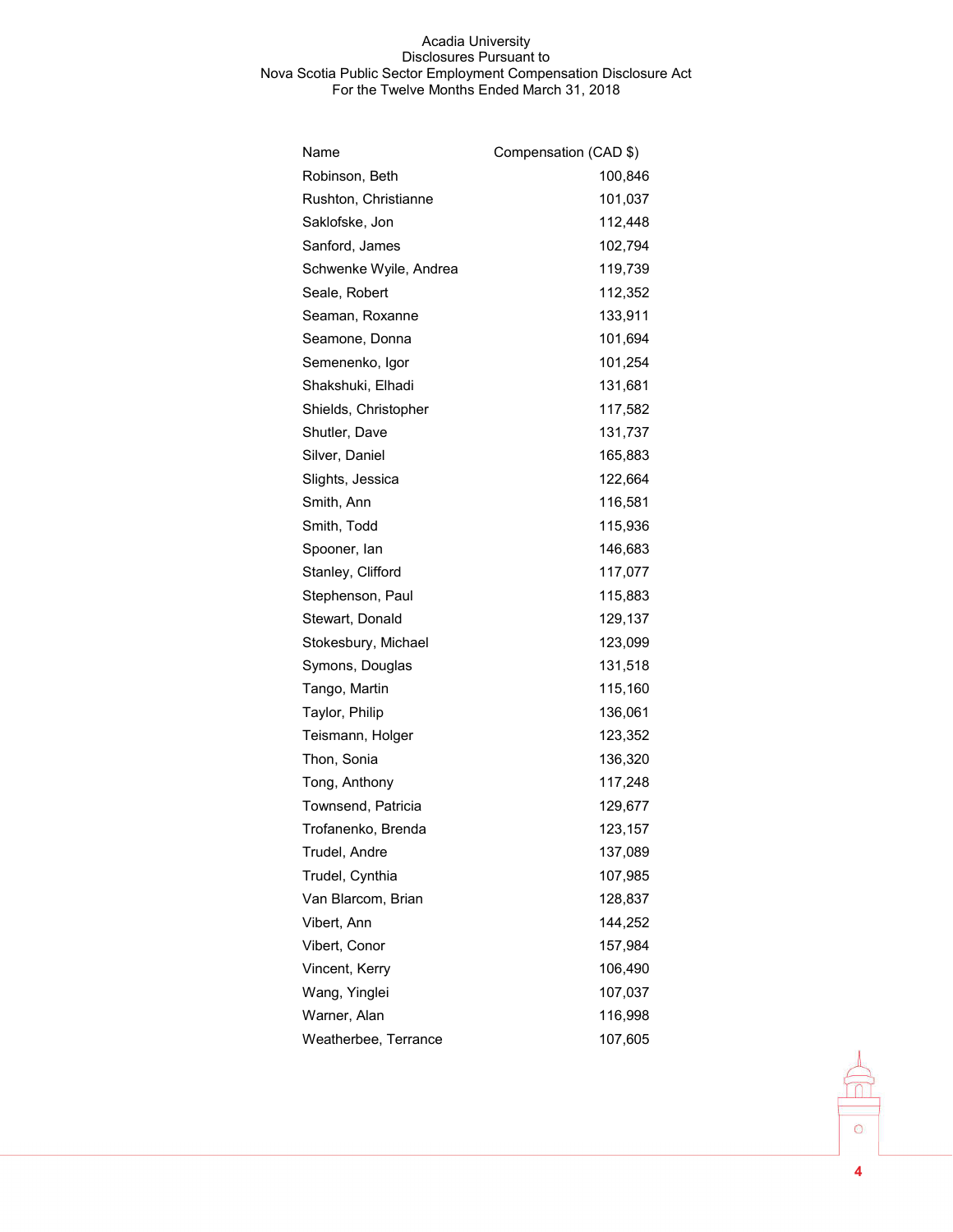| Name                | Compensation (CAD \$) |
|---------------------|-----------------------|
| Whetter, Kevin      | 123,998               |
| Whidden, James      | 115,065               |
| Whitehall, Geoffrey | 113,048               |
| Wilks, lan          | 121,098               |
| Williams, Peter     | 147,030               |
| Wilson, Brian       | 130,034               |
| Worvill, Romira     | 123,721               |
| Yang, Jun           | 117,800               |
| Zamlynny, Volodymyr | 115,737               |
| Zhang, Haiyi        | 110,516               |
| Zhang, Ying         | 119.659               |

 $\circ$